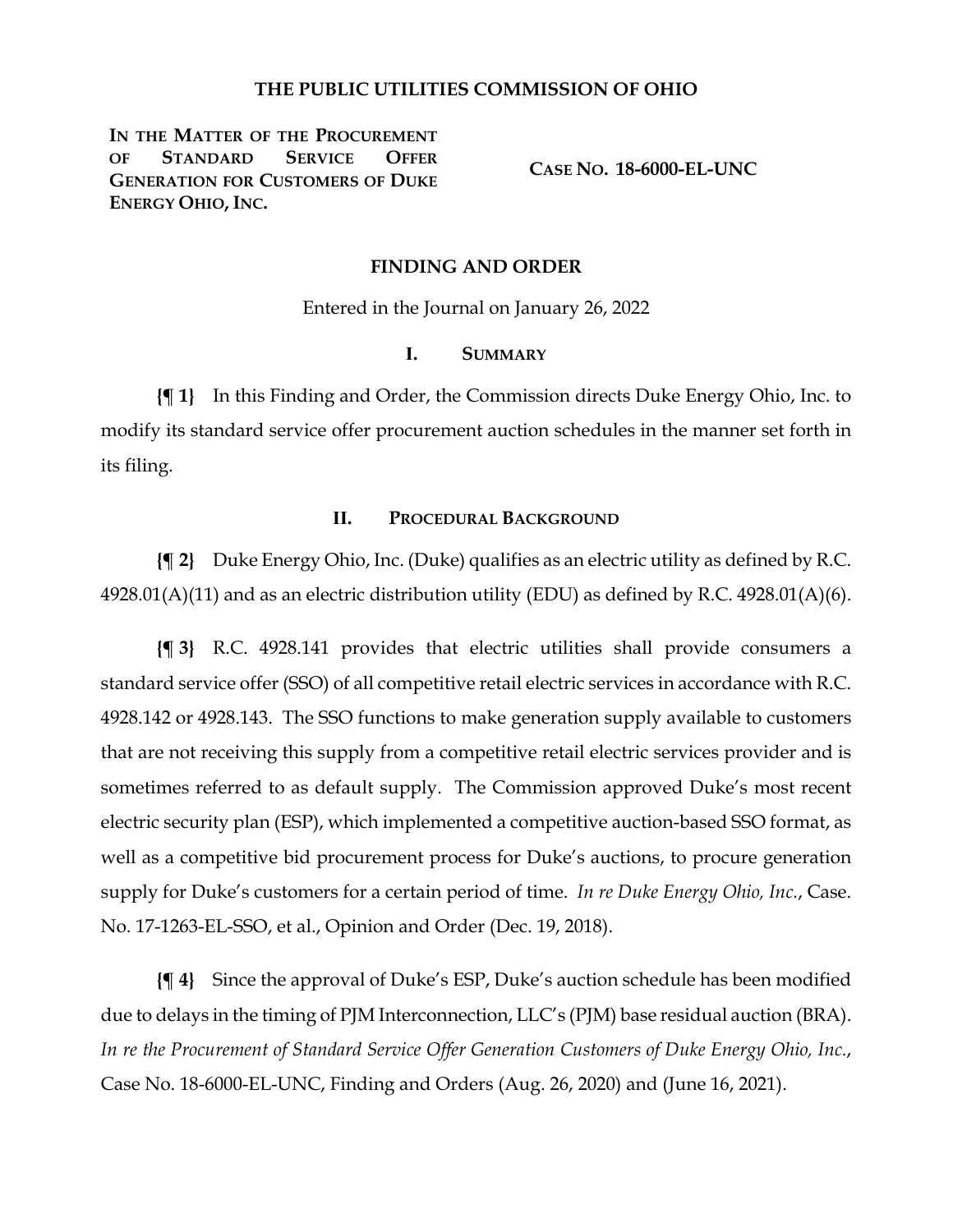**{¶ 5}** On December 22, 2021, the Federal Energy Regulatory Commission (FERC) issued an order reversing FERC's previous determination that the backward-looking energy and ancillary services offset (E&AS Offset) was just and reasonable. Given this reversal, FERC directed PJM to submit a compliance filing within 60 days to revise its Tariff and Operating Agreement and, in order to incorporate the revised E&AS Offset in the BRA for the 2023/2024 delivery year, directed PJM to submit a compliance filing within 30 days that proposes a new schedule for the BRA and subsequent BRAs. *Order on Voluntary Remand*, Case Nos. EL19-58-006; ER19-1486-003, at ¶ 2 (Dec. 22, 2021).

**{¶ 6}** On January 10, 2022, Duke filed a notice advising the Commission of FERC's order cited above delaying the January 2022 BRA for the 2023/2024 delivery year and a request for guidance regarding whether an amendment to Duke's upcoming SSO auction schedule should occur.[1](#page-1-0)

### **III. DISCUSSION**

### *A. Summary of Duke's Filing*

**{¶ 7}** In its filing, Duke notes that, as currently approved, its upcoming February 2022 SSO auction is scheduled to procure 20 tranches of the load for the 2022/2023 delivery year via a one-year product and 30 tranches for the 2022/2024 delivery period via a twoyear product. Due to FERC's recent order described above, Duke asserts that PJM will not conduct its January 25, 2022 BRA prior to Duke's February 2022 SSO auction. The reasons for Duke submitting this notice are two-fold: (1) to inform the Commission of the potential implications caused by FERC's order on Duke's upcoming auction, and (2) to request guidance from the Commission on whether the SSO auction scope should be adjusted

<span id="page-1-0"></span><sup>&</sup>lt;sup>1</sup> Instead of making the above filing within Case Number 18-6000-EL-UNC, Duke made its filing within the following case dockets: 16-1602-EL-ESS, 17-32-EL-AIR, 17-33-EL-ATA, 17-34-EL-AAM, 17-872-EL-RDR, 17-873-EL-ATA, 17-874-EL-AAM, 17-1263-EL-SSO, 17-1264-EL-ATA, and 17-1265-EL-AAM. To keep all SSO auction modification-related matters within the same docket, the Commission takes administrative notice of the January 10, 2022 filing made within these other dockets and renders its decision on such filing within the docket for Case Number 18-6000-EL-UNC.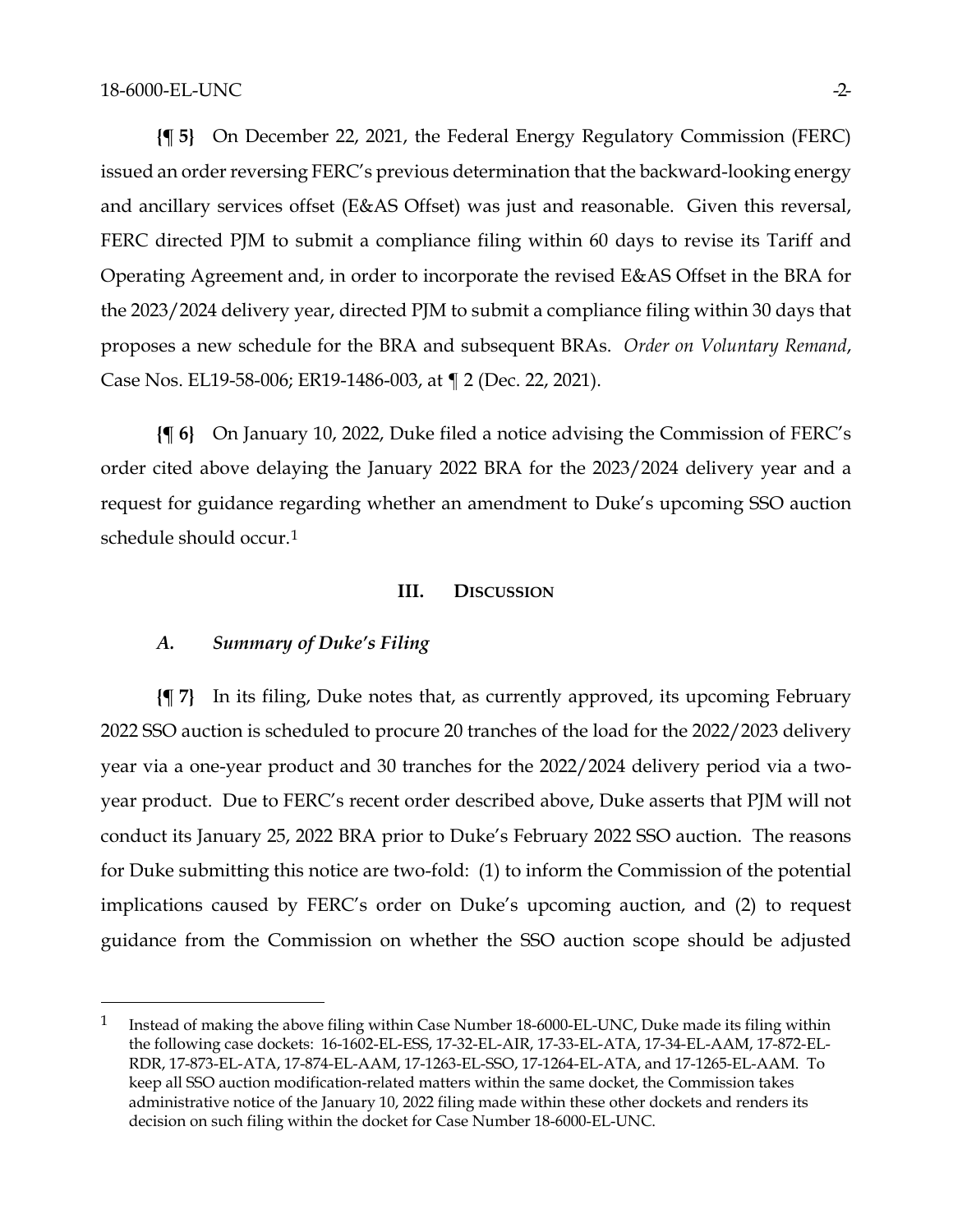accordingly. Duke cautions that, while it is prepared to conduct the February 2022 SSO auction as currently scheduled, substantial uncertainty and confusion among bidders will likely result since they would not know the applicable PJM capacity rate that would have been procured during the January 2022 BRA for a substantial part of the covered period, 2023/2024 delivery year. Alternatively, to avoid such uncertainty, Duke requests that the Commission once again modify its auction so that its February 2022 SSO auction procures 50 tranches of load during the 2022/2023 delivery year.[2](#page-2-0) If adjusted in this manner, Duke notes that it will adjust the load for the remaining period, June 2023 through May 2024, after a final PJM capacity rate is established.

#### *B. Commission's Decision*

**{¶ 8}** Upon review of FERC's December 22, 2021 order and Duke's filing, and given the uncertainty that proceeding with the SSO auction without a known PJM capacity rate for the 2023/2024 delivery year would cause, we find Duke's proposal to modify its February SSO auction such that it procure 50 tranches of the load during the 2022/2023 delivery year reasonable; therefore, we direct Duke to adjust its February SSO auction accordingly.

#### **IV. ORDER**

**{¶ 9}** It is, therefore,

**{¶ 10}** ORDERED, That Duke's February 2022 SSO auction be modified in a manner consistent with this order. It, is further,

<span id="page-2-0"></span><sup>&</sup>lt;sup>2</sup> On January 25, 2022, Duke filed a letter clarifying that, in the January 10, 2022 memorandum in support, the reference to "20 tranches" on line four of the final paragraph on page 5 should be changed to "50 tranches."

Also, Duke filed this letter in the same dockets discussed above. Consistent with our handling of the January 10, 2022 filing, we take administrative notice of the letter filed in these dockets.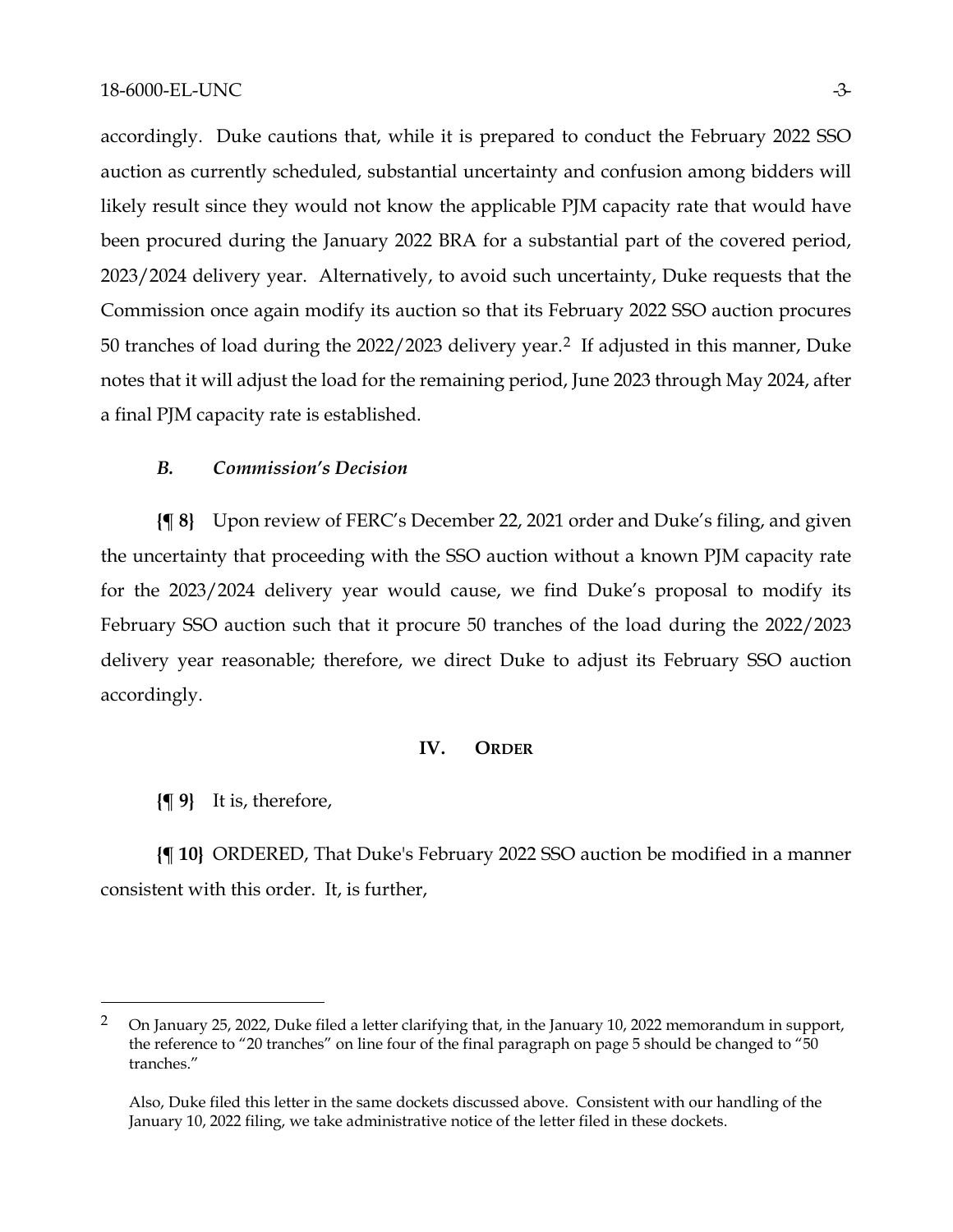**{¶ 11}** ORDERED, That a copy of this Finding and Order be served upon all parties of record to Case No. 18-6000-EL-UNC and to Case Nos. 16-1602-EL-ESS, 17-32-EL-AIR, 17- 33-EL-ATA, 17-34-EL-AAM, 17-872-EL-RDR, 17-873-EL-ATA, 17-874-EL-AAM, 17-1263-EL-SSO, 17-1264-EL-ATA, and 17-1265-EL-AAM.

COMMISSIONERS: *Approving:*  Jenifer French, Chair M. Beth Trombold Lawrence K. Friedeman Daniel R. Conway Dennis P. Deters

MJS/kck